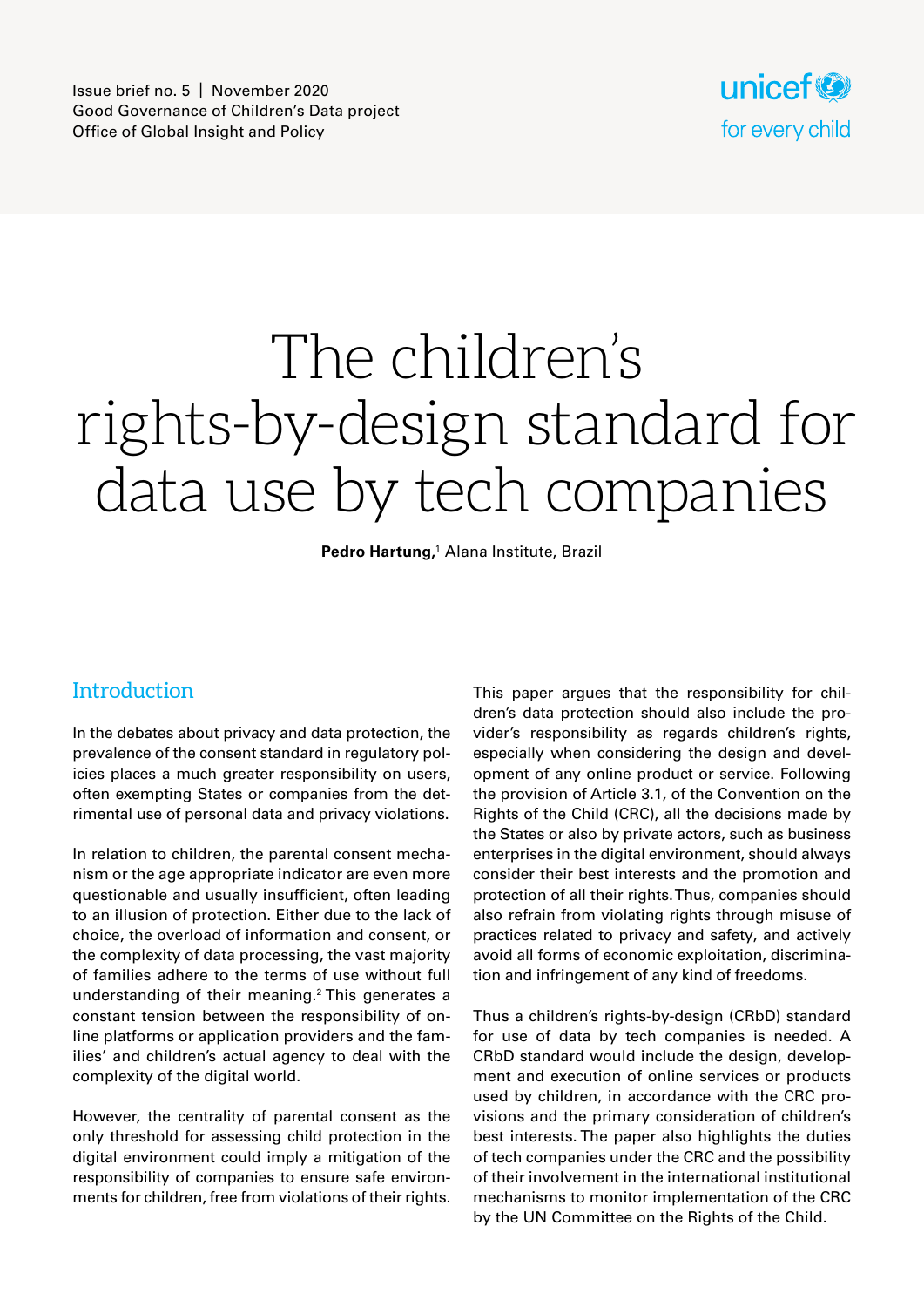### Children's rights violations and developmental impacts by detrimental use of data: who is responsible?

The idea that digital citizenship is achieved within the family or through classroom education on media literacy is an argument frequently used by tech companies,<sup>3</sup> and makes their own responsibilities for protection of children from rights' violations mostly invisible

...if misuse of children's personal data takes place in the digital environment and as a consequence their rights are violated, the greatest onus should not be on parents

in the public debate and in their own terms of use and privacy.

However, if misuse of children's personal data takes place in the digital environment and as a consequence their rights are violated, the greatest onus should not be on parents due to their consent or the lack of media literacy. A prime consideration in this regard must be the unequal power relationship between companies and families and the inability of most people to understand the complexity and opacity of digital relationships and business models in this area.

Therefore, it is critical to understand the dif-

ferent types of detrimental use of children's personal data by companies in the digital environment, highlighting its impact on children's development.

### **2.1 Privacy violations**

It is well known that private actors have gained access to and developed technologies that monitor and collect information about individuals' communications, activities and behaviour on the internet.<sup>4</sup> This tactic has indeed become the business model to monetize personal data for commercial and behaviour modulation purposes by using persuasive design in what has come to be known as the attention economy.<sup>5</sup> Platforms and applications are consciously designed to encourage constant use and overexposure, so more data can be collected and stored, frequently exposing users to mass surveillance, interception and data collection.<sup>6</sup>

Considering that children are the largest proportion of users of digital technologies in the world,<sup>7</sup> the possibilities of violating their privacy and intimacy are even greater through use of social media, browser cookies, email, search engines, video platforms and applications, games, connected toys and things, educational platforms and services etc. This massive data collection raises significant concerns regarding exposure, storage and present and future use of digital tracks, especially concerning the child's development and evolving capacities.

Privacy and confidentiality are key aspects of children's holistic and healthy development, allowing them to make mistakes in a safe environment, promoting self-confidence and developing their maturity, enabling them to explore different dimensions of themselves, and develop their own identity, without risk of surveillance or exposure. Yet the massive digital tracks, data storage and dossiers created through digital technologies could be used in the future, affecting their access to education, employment, health care, and financial services.<sup>8</sup>

### **2.2 Safety violations: threats to children's moral, physical and mental integrity, and online sexual exploitation and abuse**

The massive exposure and easy transit of children's personal data and persistent identifiers – such as name, address, phone number, email address, biometrics, photos, videos, audio recordings of the child, IP addresses – that can be used to track a child's locations and activities over time and across different websites and online services, pose several threats to their physical, mental and sexual integrity, especially through non-authorized and malicious contact, amplifying the risk of offline abuse.

For example, easy access to child sexual abuse materials and insufficient identification of and action to combat grooming and predatory behaviour in online spaces enables the exponential increase of harmful practices, such as online sexual exploitation and abuse.<sup>9</sup>

The lack of online safety by design and the misuse of children's personal data for harmful and predatory behaviour in digital platforms and services, search engines, livestreaming technologies, social media, chats, message apps and interactive games increasingly affect children's health and development and can have life-long impacts that also involve their families and all society.<sup>10</sup>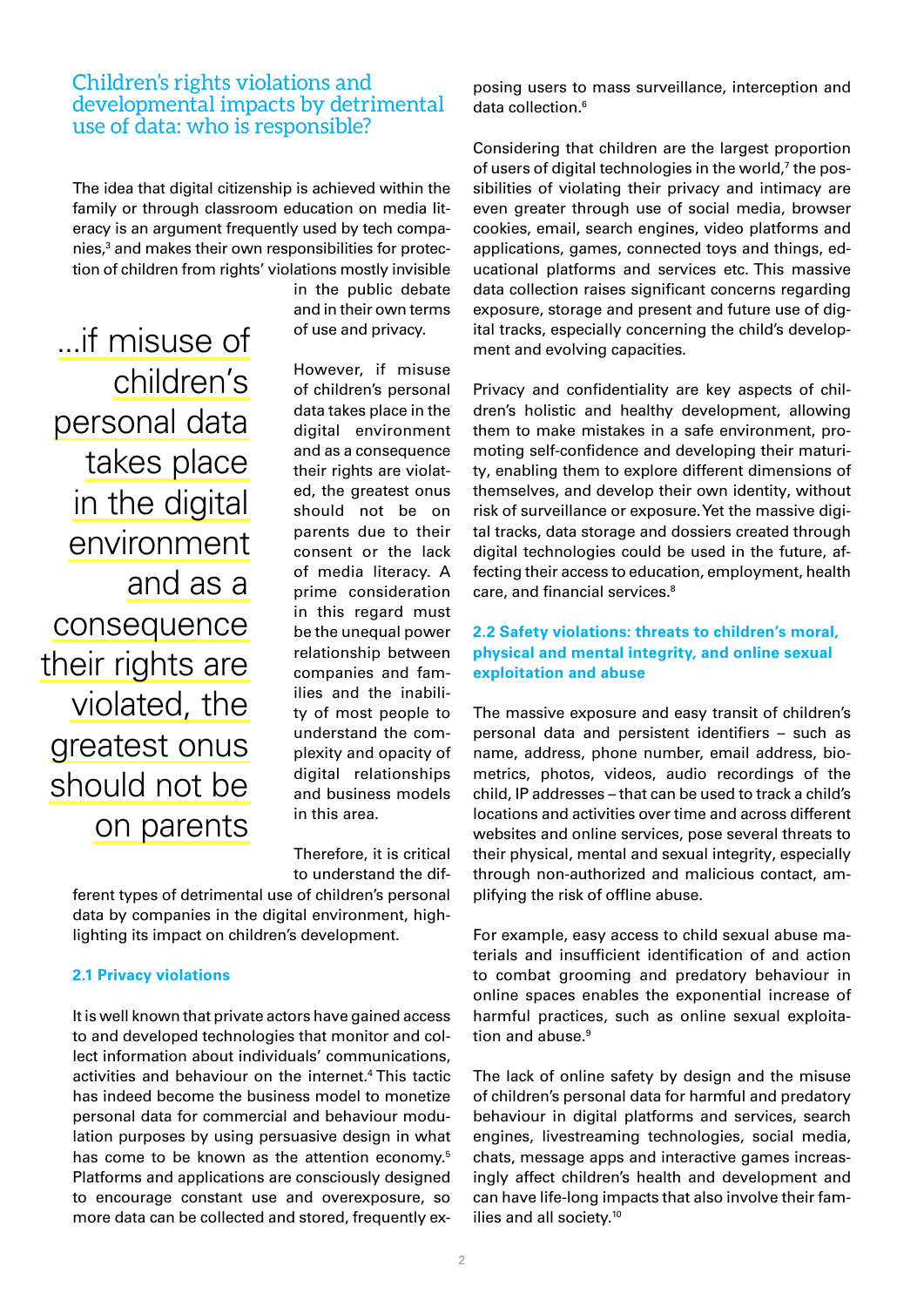### **2.3 Economic exploitation: data-based marketing and digital influencers as business models**

As part of several digital business models, personal data are often monetized by the commercial use of profiling and automated decision-making, microtargeting of advertising or even by selling data to third parties.<sup>11</sup> In this sense, children's experiences in the digital environment are often exploited for commercial purposes, especially by explicit or thinly veiled marketing strategies directed at them, such as advertising on video platforms, gamified ads, in-app pur-

chases, online games or sponsored content and digital influencers. The massive use of child influencers on digital platforms and applications as a monetization mechanism by tech companies and advertisers is in itself an economic exploitation of a child's image and artistic data. Indeed, such usage

habits, unsustainable consumption behaviours, gender stereotypes and precocious eroticism, unsound materialistic values and the free and full enjoyment of cultural rights.<sup>15</sup>

Cost benefit estimates in Brazil showed that enforcing restrictions on marketing to children under 12 years old could have important social and economic benefits, resulting in a physically and psychologically healthier population with positive economic results ranging from US\$61 to US\$76 billion after 15 years of a full ban.16

### ...children's experiences in the digital environment are often exploited for commercial purposes

can be categorized as artistic child labour, defined by the presence of: periodicity of artistic production (children are encouraged to post new content frequently, respond to comments and always keep the audience engaged); monetization of the activity (the contents are profitable due to the operation of the platform itself and the presence of advertising by third companies); and expectation of external performance (children are not encouraged to just try out the platforms as self-expression tools or as content creators, but the platform design rewards constant use and engagement, adding more pressure for performance). Artistic child labour is therefore a practice that must always be authorized by the competent authority<sup>12</sup> and companies must always ensure such approval is obtained.

Children are particularly vulnerable to marketing, especially when it is based on personal data and microtargeting.13 Research and studies suggest that children up to 6 or 8 years old do not differentiate between advertising and content, nor do they have the necessary judgement to distinguish fiction from reality and, until they are 12, do not understand the persuasive nature of advertising, making them easily influenced by and susceptible to this type of commercial strategy.14

When children are informed of the presence of advertising in the digital universe, they express general discontent and annoyance. Moreover, marketing to children intensifies problems that jeopardize child development such as: obesity and chronic non-communicable diseases (NCDs), family stress and health impacts, violence, early binge drinking and smoking

It is crucial that the production of children's digital content should find other forms of financing, rather than targeting children through the advertising on their channels. In addition to public or private direct funding, the recent initiative by Google, after agreement with the Federal Trade Commission following alleged violations of the Children's Online Privacy Protection Act (COPPA) Rule,<sup>17</sup> to set up its own US\$100 million fund to support the production of suitable children's content on YouTube over a three-year period<sup>18</sup> is a good example for the establishment of digital spaces for children free from consumerist pressure.

The American Academy of Pediatrics recently issued a new policy statement expressing "concern about the practice of tracking and using children's digital behavior to inform targeted marketing campaigns, which may contribute to health disparities among vulnerable children or populations", suggesting that policymakers should ban all commercial advertising to children younger than 7 years of age, and limit advertising to older children and teenagers, among other recommendations.19

### **2.4 Freedom violations: lack of diverse information, behavioural modulation, manipulation and persuasive technologies**

Personal data is also used to achieve unprecedented and pervasive strategies of behavioural modulation and manipulation through persuasive design and nudge techniques.<sup>20</sup> Children are strongly impacted by such strategies, shaping their habits, perceptions and decisions in different areas, $21$  ranging from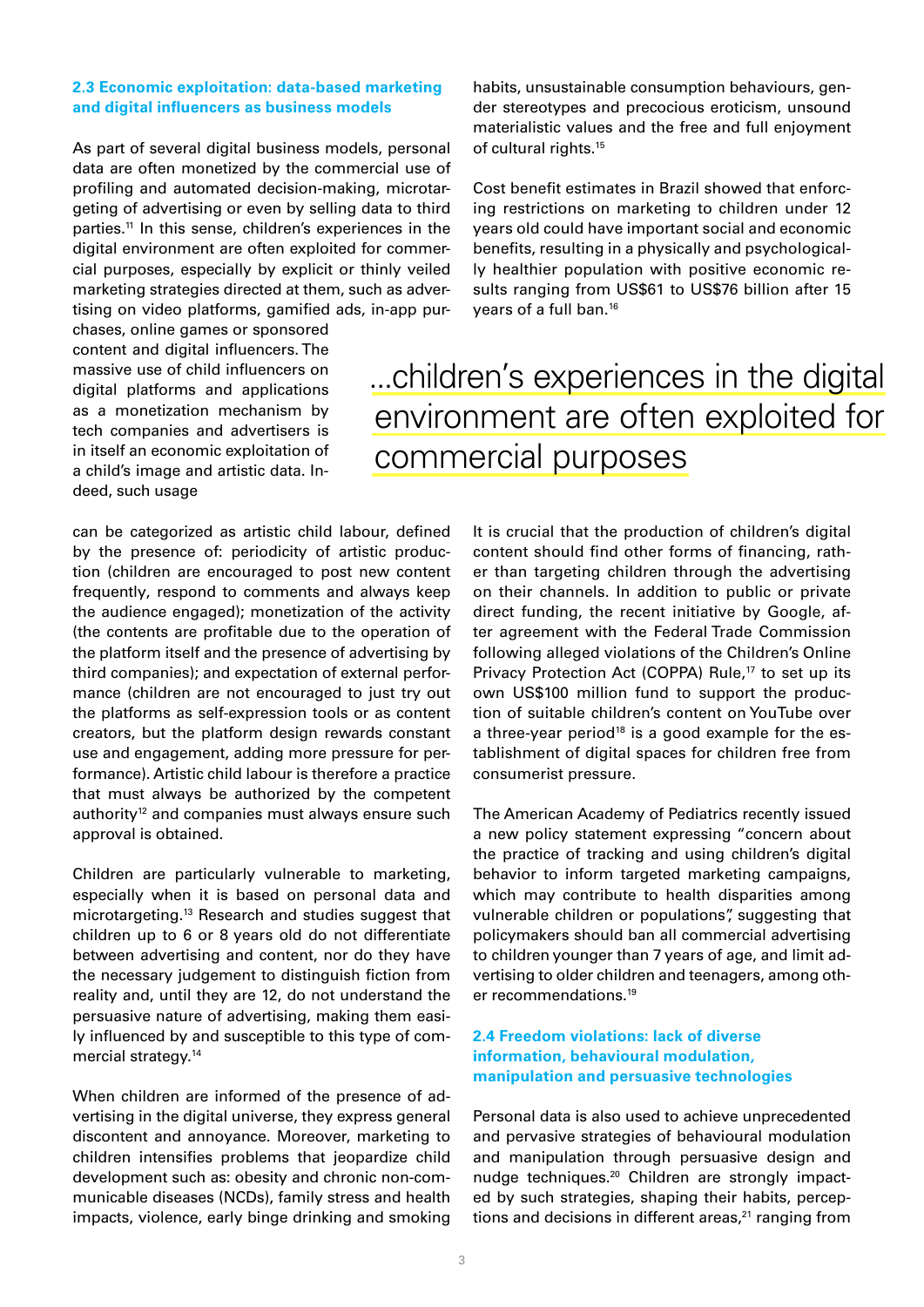their routine use of technologies $22$  to serious political statements, consumer habits, religious beliefs and even interpersonal relations.

Those persuasive technologies can have serious impacts on children, creating anxiety, aggression, addiction, compulsion and device dependence as well as diminishing their creativity, autonomy, memory, sleep and education.<sup>23</sup> As a result, children miss the fundamental opportunities to connect with themselves, the physical and outside world and with others. This has a profound impact on their development, self-regulation (executive function), and their physical and mental health.24

...it is important to highlight that children in different countries do not receive equal protection by the same tech companies

> Automated decision-making with opaque algorithms and non-transparent nudge techniques based on personal data can lead to limited diversity experiences and developmental opportunities, creating echo chambers and self-referential bubbles, impacting especially children's access to information and different opportunities regarding many spheres, including education, professionalization and enjoyment of culture.

### **2.5 Discrimination: unequal treatment and protection**

Personal data is often used for automated decision-making based on opaque and biased algorithms and non-transparent variables, often resulting in socalled "digital racism" and "digital steering", made possible by website design, user interface, gender and racial profile creation, biometrics data collection<sup>25</sup> and filtering and searching mechanisms. These outcomes affect how children interact and are perceived online, especially children of African descent and from minority and indigenous communities.<sup>26</sup> Often, automated decision-making in online services discriminates against characteristics such as gender, age, ability, language, ethnicity and socioeconomic status, creating obstacles for the enjoyment of digital opportunities by all children.

In addition, it is important to highlight that children in different countries do not receive equal protection by the same tech companies. Often, children and families from the Global South are not granted access rapidly to new and safer technologies or corporate pledges and policies available to children in European or North American countries: YouTube Kids, a Google platform with more marketing restrictions, was launched in the United States in February 2015,<sup>27</sup> but in Brazil over a year later – in June 2016.<sup>28</sup> Accessibility to terms of use and privacy is also a key problem. For instance, although its use greatly increased during the COVID-19 pandemic, the privacy notice of Google's G Suite education platform is only available in English in Brazilian schools. $29$  In addition, all the platform's explanatory videos were in English,<sup>30</sup> rendering it inaccessible to most users.

### Legal duties of private companies under the CRC: with great power comes great responsibility

The UN Convention on the Rights of the Child, in an extremely innovative text for a treaty under public international law, foresees explicitly the protection of children's rights also by private actors, $31$  including business enterprises that directly or indirectly by action or omission impact children and their rights with their products, services or actions in their communities.<sup>32</sup>

Article 3, paragraph 1 provides that: "In all actions concerning children, whether carried out by public or private welfare institutions, courts of law, administrative authorities or legislative bodies, the best interests of the child shall be a primary consideration." As stated in the Committee's General Comment n. 16, this provision "is also directly applicable to business enterprises that function as private or public social welfare bodies by providing any form of direct services for children, including care, foster care, health, education and the administration of detention facilities."<sup>33</sup>

Considering that the internet, its platforms and applications perform a large role and are a powerful element in everyone's daily lives, access to it (or the freedom to connect) was recognized by the UN as a "key means"34 to exercise human rights, and internet access disruption was condemned as a human rights violation.35 Consequently there is no doubt that the internet is a key direct welfare service for children, enabling them to express and fulfil their own human rights.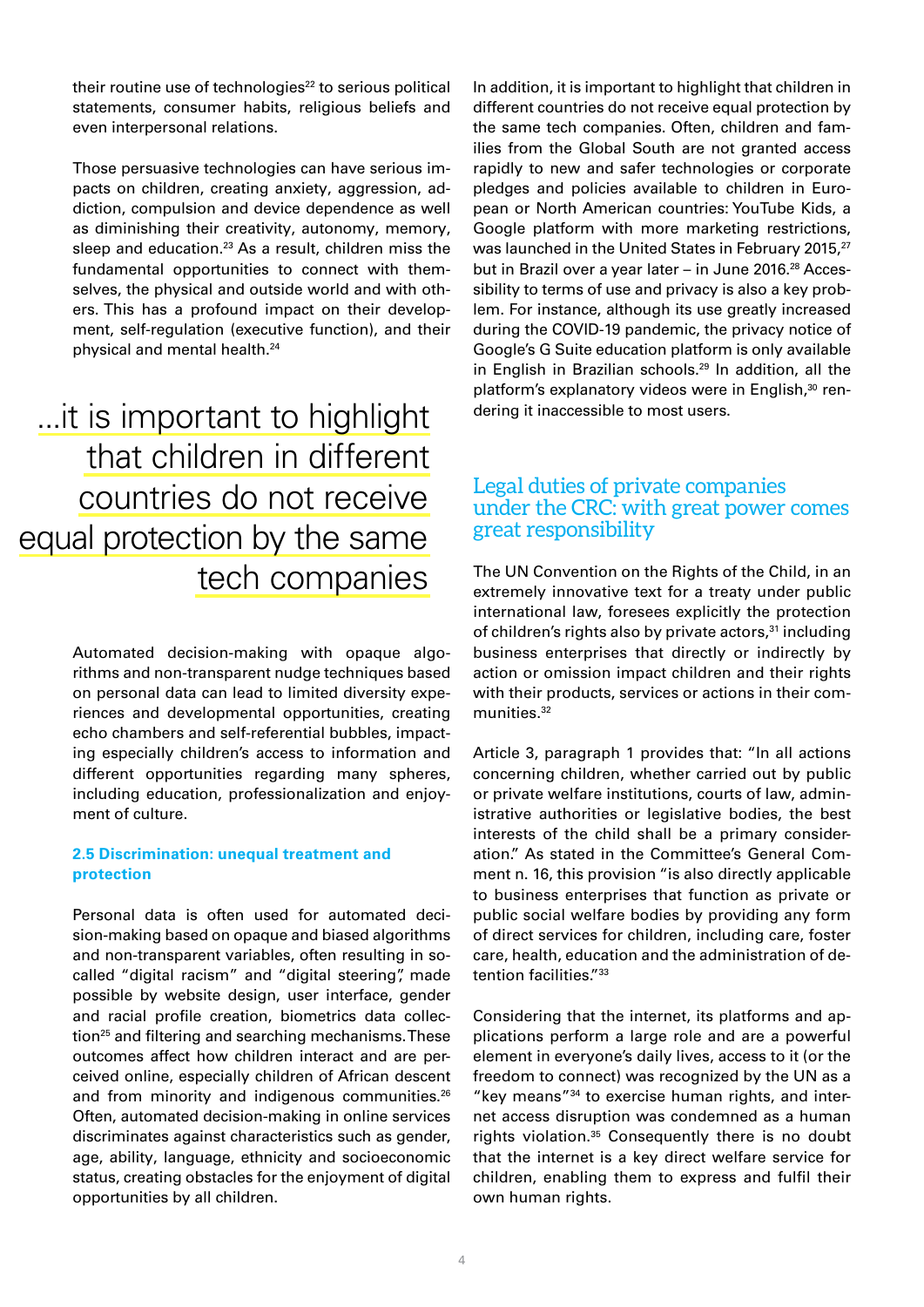Therefore, it is understood that the Convention itself can be invoked to ensure that business enterprises in the digital environment undertake children's rights due diligence and do not contribute to their violation. Tech companies with legally constituted offices in countries that have ratified the Convention are bound directly by the text of the Convention itself, requiring them to primarily consider the best interests of the child in all their practices, products and services used by children. Thus, the duties regarding children's rights and their best interests must be a primary legal concern not just for families and the State, but also for businesses.<sup>36</sup>

### The children's rights-by-design (CRbD) standard for data use by companies: CRC for all

Realizing that companies in the digital environment must respect, protect, promote and fulfil the rights of children and their best interests, it is important that the rights involved in data use are clarified and translated into specific provisions for the design and development of products and services: a CRbD standard for data use by tech companies.

### **4.1 The Convention on the Rights of the Child (CRC) framework**

The CRC provides fundamental principles and rights that should be applied systematically both to promote children's rights and development, and to protect them from violations regarding the detrimental use of their data.

Therefore, in all use of children's data in the digital environment, their **best interests shall be a primary consideration** (art. 3.1), guiding all actions taken by internet companies and data holders, even in cases where the processing of children's data has an established legal basis such as consent, performance of a contract, legal obligation, vital interests, public task or any other legitimate purpose. Further, in the design and development of any service or product, the **evolving capacities of the child**37 should be recognized (art. 5), **allowing them to be heard** in the process (art. 12.2). As they are more vulnerable individuals than adults, children's data should always be treated as sensitive personal data, including those related to genetic data, biometric data uniquely identifying a child, personal data relating to criminal convictions, and personal data that reveal racial or ethnic origins, political opinions, religious or other beliefs, mental and physical health, or sexual life.

Children's data should never be used to discriminate negatively, impacting their well-being, access to information, digital opportunities and contributing to the perpetuation of models based on bias and digital racism. The best and most advanced technologies and policies for children's data protection must be universally adopted by the same company in all countries with users, for all children, **without any form of discrimination** (art. 2).

Children have **the right to privacy and family life** in the digital environment, including the protection of their personal data (art. 16). Measures to guarantee the confidentiality of their correspondence and private communications and full ownership of their data and right to erase it at any time, are essential.

Children have **the right to be safe and protected from all forms of physical or mental violence**, injury or abuse, neglect or negligent treatment, maltreatment or exploitation, including sexual abuse while in the digital environment of companies, their products and services (art. 19.1), including in massive processing, exposure and easy transit of children's personal data and persistent identifiers which may expose or lead to evidence of sexual abuse, for example.

Children **have the right to be protected from any kind of economic exploitation** (art. 32.1 and art. 19.1), including digital commercial exploitation through the monetization of personal data by profiling and automated decision-making, microtargeting of advertising, selling of data, and by the exploitation of children's images and artistic data.<sup>38</sup>

Children's right to **freedom of expression** also regards the processing of their data (art. 13.1). This includes the freedom to seek, receive and impart information and ideas of all kinds, regardless of

Children have the right to privacy and family life in the digital environment, including the protection of their personal data

frontiers, while preventing the use of their data in automated decision-making with opaque algorithms, creating echo chambers and self-referential information bubbles. Moreover, they have **the right to freedom of thought** (art. 14), which prevents the use of non-transparent nudge techniques and persuasive technologies for behavioural modulation and manipulation.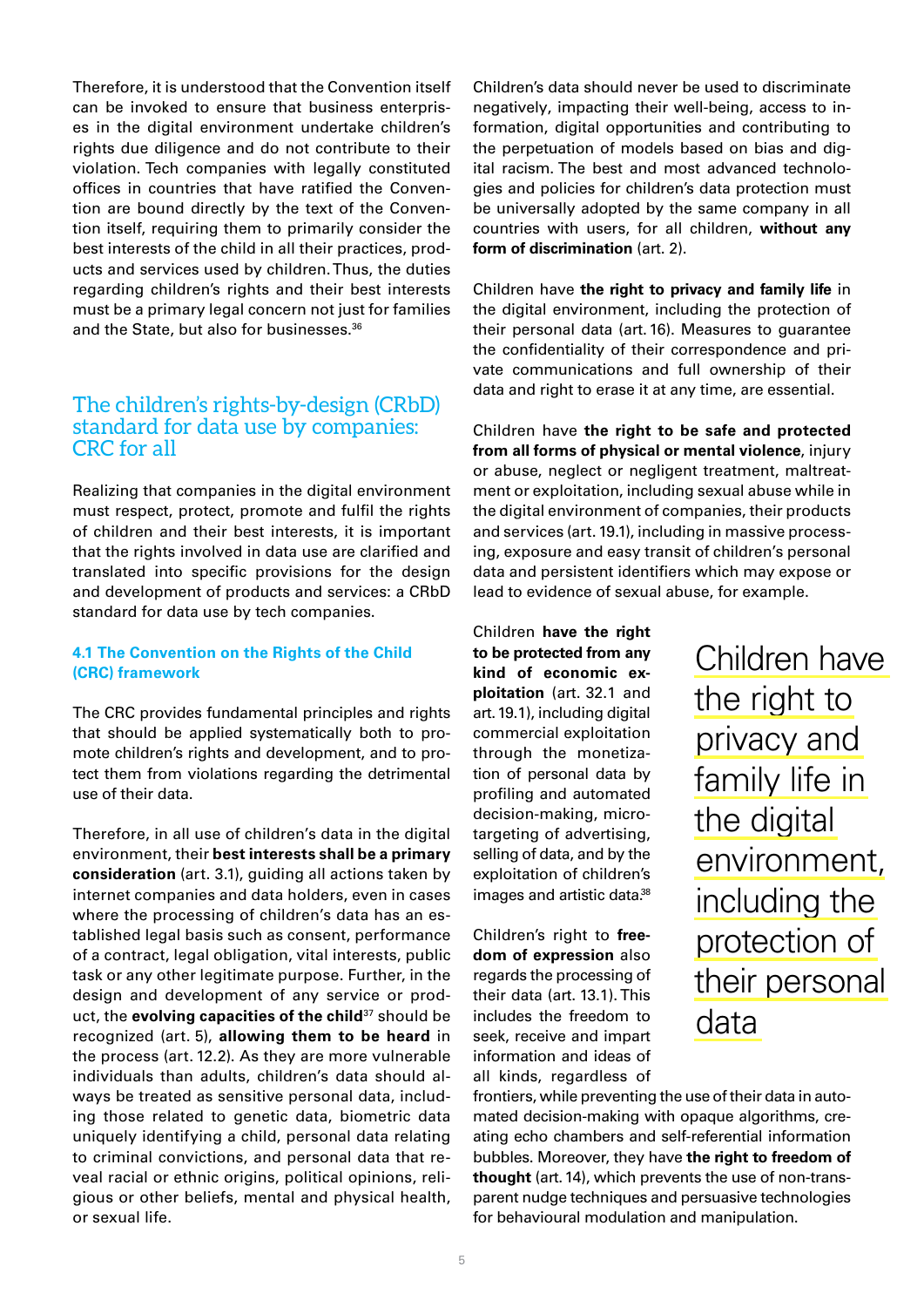Children have also **the right to development** (art. 6.2), **health** (art. 24), **education** (art. 28), **to rest –**  even through disconnecting from the digital world **– leisure and play** (art. 31) These provisions ensure that the use of children's data by companies in the digital environment favours a harmonious, healthy and integral physical, mental, spiritual, moral and social development.

## Children should have online tools to easily access, ratify, erase, restrict or object to processing their data

Any business model that is based on the economic and non-transparent exploitation of children's data must be replaced by educational designs and architecture of cyberspaces, with transparent nudges for the exercise of citizenship and the **free expression of children's freedoms, rights and identities** (art. 8), giving children **access to information from a diversity of sources** (art. 17). Children have the right to be part of their online community, **assembling with other children** (art. 15) in a digital environment that is safe, private and free from commercial pressures.

### **4.2 Specific measures for designers and developers**

In order to translate the CRC principles and rights into practice for the protective governance of children's data by a company, it is important to define specific measures for designers and developers, detailing the CRbD standard for data use. Recent initiatives have explored these measures, such as the UNICEF/ITU Guidelines for Industry on Child Online Protection 2020,<sup>39</sup> the Designing for Children Guide<sup>40</sup> and the UK Age Appropriate Design Code.<sup>41</sup>

In order to better organize these recommendations, they are grouped into three categories: (i) company governance; (ii) product or service development; (iii) product or service provision. It should be noted that the measures presented below must always be constantly adapted to ensure protection due to rapid and sometimes disruptive technological development.

### (i) **Company governance**

Business administrators and managers have a duty in the governance of their companies to incorporate the CRC and its framework for children's rights as an inter-sectoral internal policy:

• **Integrate the CRC provisions into all appropriate corporate policies and management processes**: the consideration of children's rights and best interests should be a primary requirement for the company, integrating due diligence in this regard into the company culture, management and goals, including in the design and development of products and services.42

> • **Adopt an interdisciplinary perspective to achieve the best interests of the child**: in the design and development of products or services that directly or indirectly impact children, not only the opinion of users (children and families) should be incorporated, but also the perspectives of spe-

cialists, such as psychologists, neuroscientists, health-care specialists, educators, and children's rights experts. This allows a more comprehensive look at the impact of these tools on all dimensions of the child, their development and their rights according to the CRC.

- **Universal adoption of the best technologies and policies available**: to avoid discrimination, companies should adopt the best policies and technologies available for children's rights and best interests protection in all jurisdictions where their products and services are available.
- Due diligence of policies and community stan**dards**: companies should enforce and be accountable for their own published terms, policies and community standards, especially regarding privacy policies and age verification and restriction.

#### (ii) **Product or service development**

Those responsible for researching, developing and approving any product or service in a company must observe the CRC by:

- **Data minimization**: all children's data processing should be adequate, relevant and not excessive in relation to the purposes for which they are processed. Only the minimum amount of personal data that is needed for the purposes of the service should be collected and stored and only for the minimum amount of time possible. Different options should be available for the service related to the data provided.
- **Children's full control of their data:** children should have online tools to easily access, ratify, erase, restrict or object to processing their data.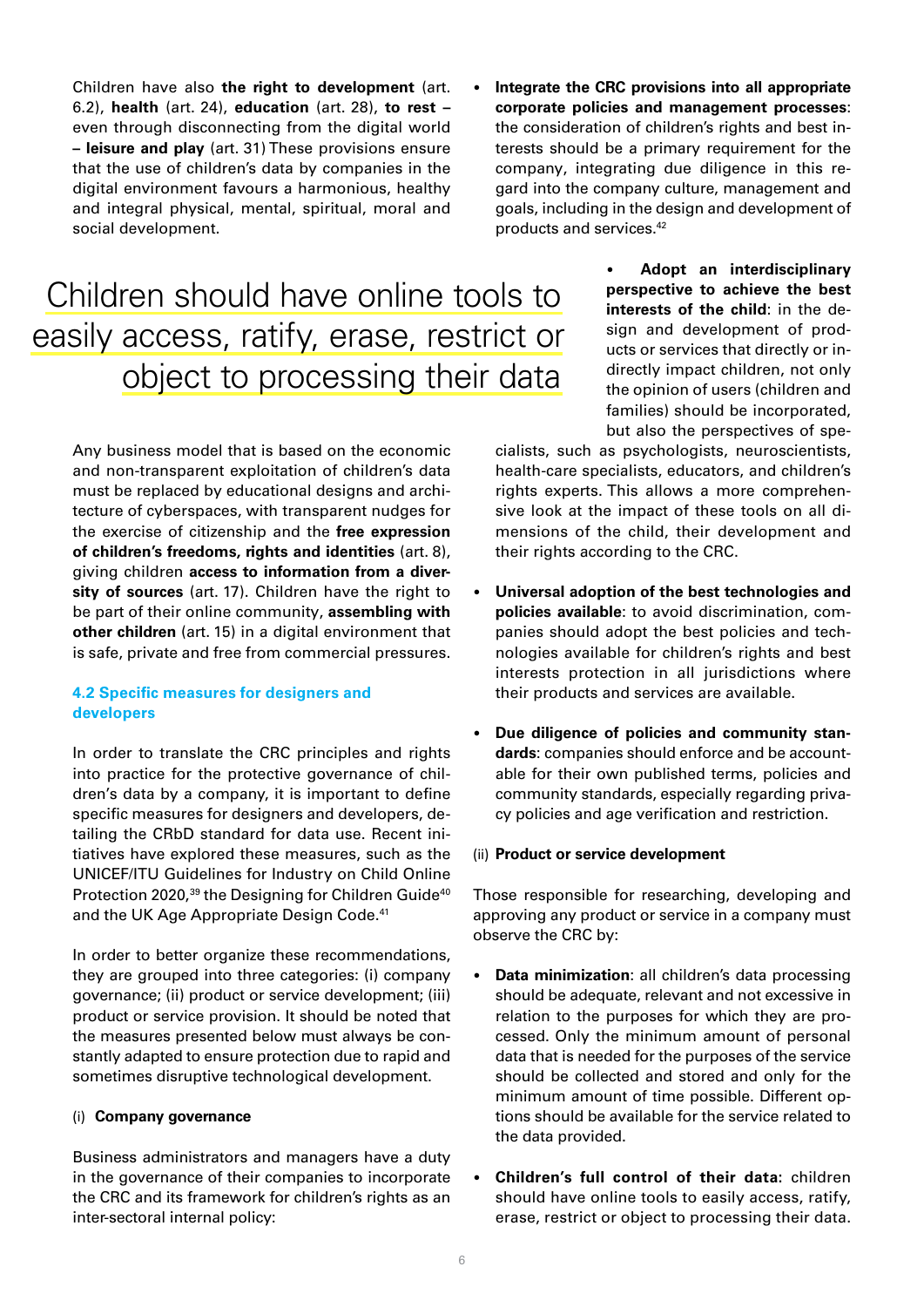- **Commercial-free digital spaces**: products and services for children should be free from commercial pressures and profiling or consumer nudge techniques based on personal data, especially from thinly veiled marketing strategies, like untransparent influencer marketing and product placement. Children under 16 years old should not be targeted with advertising in the digital environment, thus preventing the development of marketing practices directed at them.
- **Promotion of meaningful and non-monetizable experiences:** the design of the service or product should promote autonomous, playful and educational experiences, preventing the monetization of children's experiences such as un-

authorized artistic child labour. Considering that monetization is possible due to the design and business model of the online products themselves, child influencers should be closely monitored by companies to avoid economic exploitation and to ensure the child's protection.

• **Nudge techniques in the** 

**best interest of the child**: all nudge techniques should be transparent and ethical, promoting children's development, their best interests and digital citizenship. They should not be used to undermine children's freedoms and rights.

- **Safety standards:** companies should seek to safeguard against the improper exposure of children's data and persistent identifiers that facilitate non-authorized and malicious contact. Moreover, companies have a duty to prevent and combat known or new child sexual abuse material from being made available to users or accessible on their platforms and services; target online grooming and predatory behaviour; and ensure that livestreaming and search mechanisms will not expose child sexual exploitation and abuse material and data.<sup>43</sup> It is important to have in place processes to immediately remove or block access to child sexual abuse data, and to ensure that relevant third parties with whom the company has a contractual relationship have similarly robust notice and takedown processes.44
- **Default settings**: settings must be high-privacy, commercial-free and profiling and geolocation must be inactive by default. In all products and

services used by children it is important to: limit biometrics collection, geolocalization and the online hyper exposure of children's data; prevent the economic exploitation of children's vulnerability for marketing purposes; and to restrict profiling that could lead to behaviour modulation or discrimination.

**Parental controls and mediation: online tools** to facilitate parental controls and mediation are important. However, children should have age appropriate and transparent information about how this works and how it affects their privacy. Design solutions could encourage parents and children to talk frequently about their experience online.

> • **The right to use, play and participate without data collection:** data processing shouldn't be the only way children can use, play and participate in the digital environment. It is important to have options that are free from data processing, allowing all children to be part of their online community.

• **The right to disconnect:** outdoor and nature experiences and face-to-face interpersonal relationships are essential for children's development, making it urgent that offline experiences are considered and practiced as one of the strategies that companies should take into consideration in design. Time restriction mechanisms should be promoted for families and caregivers and design strategies (like persuasive design) that encourage constant use of tech products and services should be discouraged.

### (iii) **Product and service provision**

Once the product or service is launched, the company must ensure that its actual functioning is in accordance the CRC and its framework:

• **Children's data protection impact assessments (CDPIA**): the CDPIA is an important process to identify and minimize risks to children in digital products or services that are likely to be accessed by children.45 This involves the description of the data processing; consultation with children and parents; assessment of the necessity, proportionality and compliance of the data processing; identification and assessment

...companies have a duty to prevent and combat known or new child sexual abuse material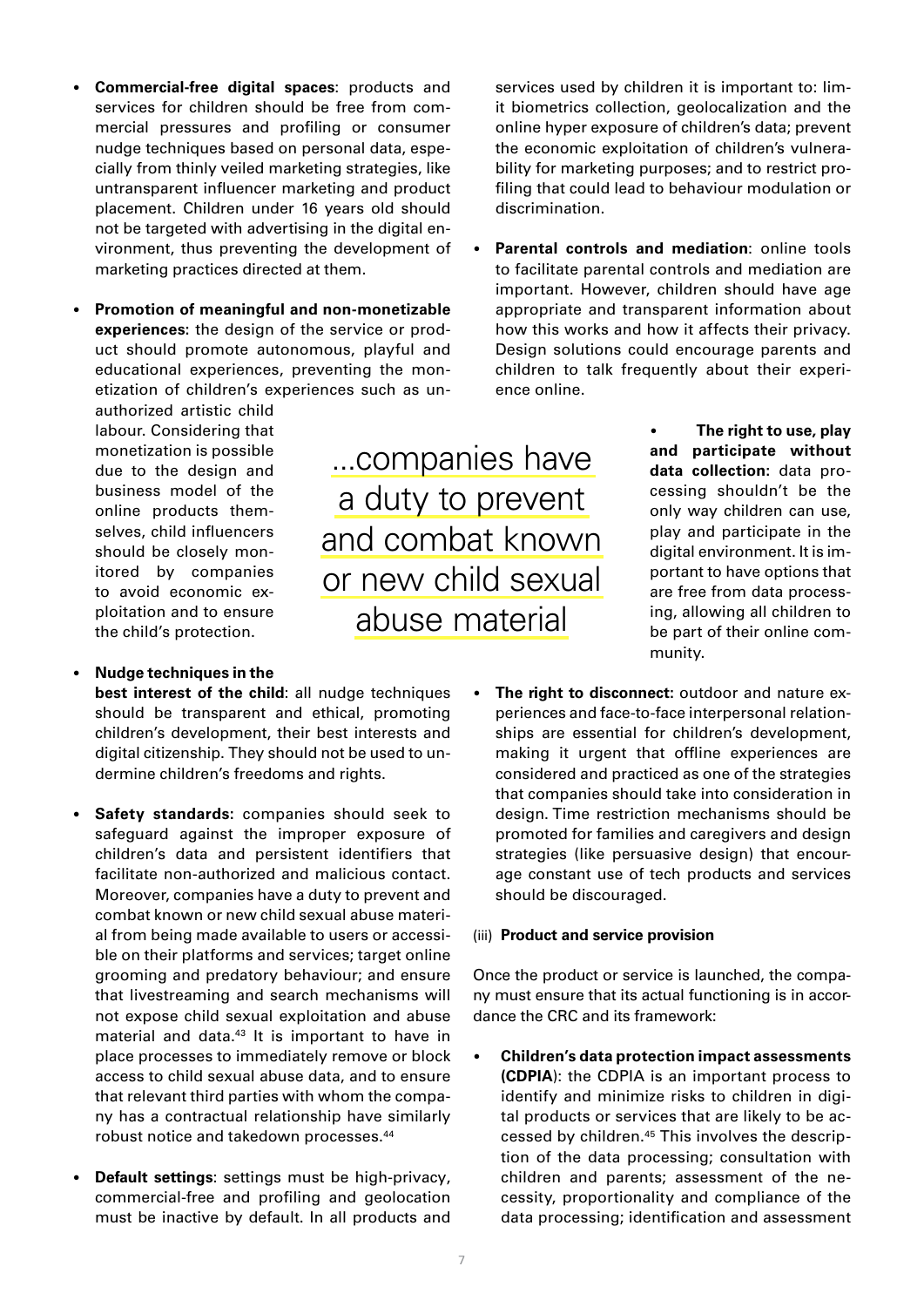of risks;46 and the identification of measures to eliminate or mitigate the risks.

• **Detrimental use of data:** processing children's data should always be in their best interests, preventing any use shown to be detrimental to their well-being, such as persuasive design to extend engagement, marketing and behavioural advertising.

## Processing children's data should always be in their best interests

- **Age appropriate:** the indication of an age for the use of a particular service or platform is an important tool for parental mediation and to adapt the usability of a product or service to a specific age range and developmental stage. However, it cannot serve as a validation for the detrimental use of data, and should always be considered as a protective feature, respecting the best interests and rights of the child as user.
- **Transparency, accessibility and legibility:** the mechanisms of data processing must be transparent and the terms of use and privacy of all products and services used by children must provide all the information regarding the use of data in a simple, clear and accessible manner, suitable for understanding by different children and families. Translation into different languages and accessibility, via other audio-visual resources, for people with disabilities must be available when appropriate. Privacy tools, settings and remedies should be accessible, meaningful and child-friendly, thus creating learning opportunities. Constant access to privacy tools should be available during use.
- **No data sharing:** children's data are sensitive and should not be disclosed to third parties, unless a compelling reason is given, such as the child's safety and best interests.

### **4.3 International monitoring and governance of tech companies' practices: protection without borders**

Big tech companies have gained immense power in organizing life in today's society, even greater than that of some State institutions. Their services are transnational and as the internet clearly transcends physical borders, an effective model of children's data governance should incorporate human rights international mechanisms to monitor business practices.

Good and important efforts have already been made by the UN system to strengthen the business sector's commitment to human rights and, especially, children's rights, such as the Children's Rights and Business Principles.<sup>47</sup> However, it is necessary to go further by recognizing that under the Convention companies already have duties and monitoring and reporting mechanisms to the Committee on the Rights of the Child should apply also to them.

As demonstrated above, states should not be the only actors urged to address corporate duties and monitoring the implementation of the CRC through the existing international institutional mechanisms should also extend to global tech companies. For example, tech companies could be subject to the same procedures as member states and directly receive communications from the Committee to contribute voluntarily to State's reports, Universal Periodic Reviews and Special Procedures on topics that regard implementation of CRbD standards in their services and products. In this way, companies could also be subject to complaints and enquiry procedures and general comments/recommendations from the Committee.

...tech companies have a duty … to respect, protect, promote and fulfill the rights of children and their best interests in all decisions related to data governance

It is also important to note that, although the United States is one of only three countries that have not yet ratified the Convention, large US technology companies have offices in other countries, thus binding them to the provisions of the Convention itself and enabling the Committee to address them directly.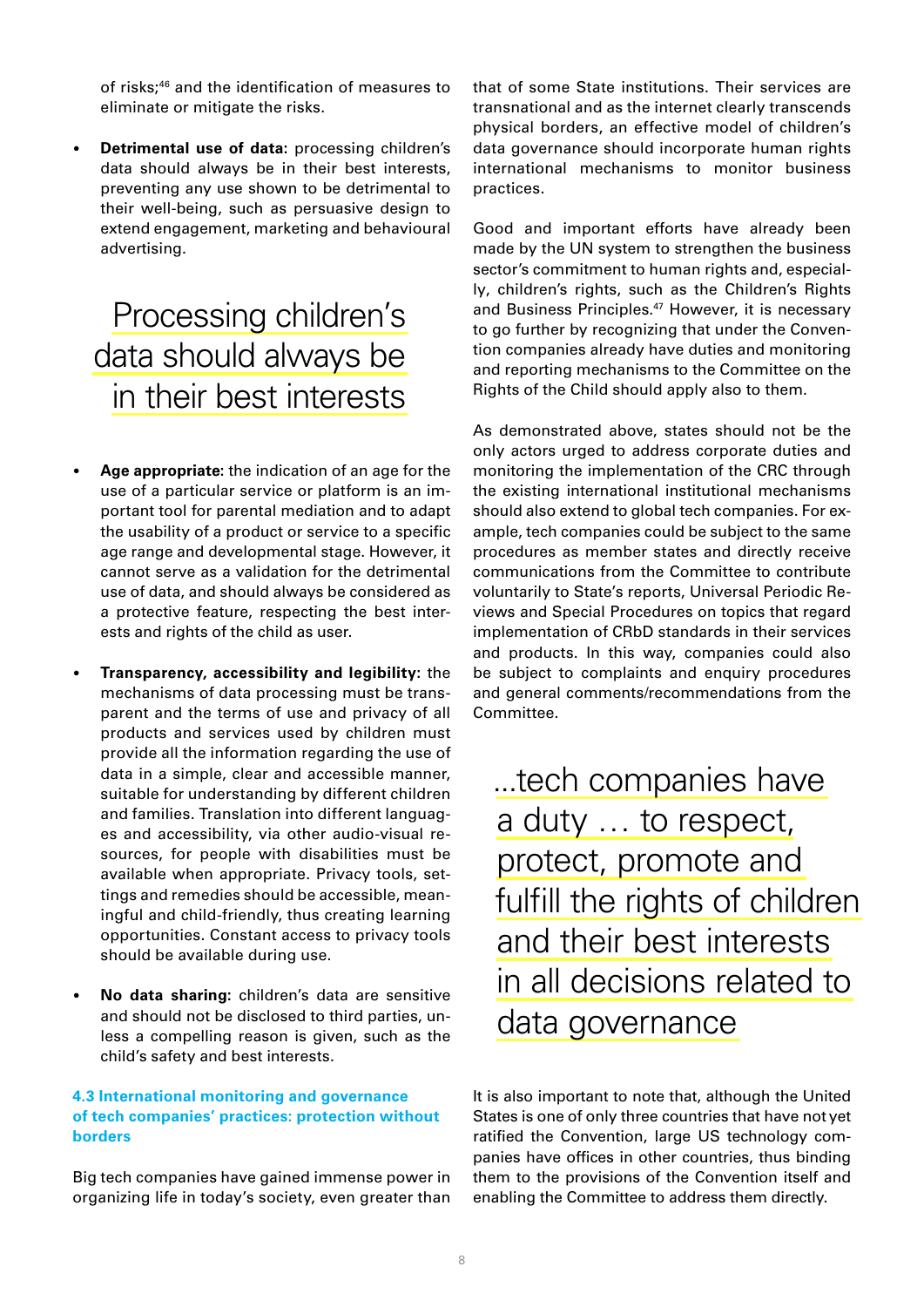### Conclusion

The digital environment is an important, though complex and dynamic, space for the socialization of children. Their protection and safety in cyberspaces cannot be the responsibility of parents and caregivers alone and nor can this be achieved simply through media literacy and with responsible and self-aware users.

The design of services and products matters. It forms the architecture in which children will be able or not to express their potentialities, identities and rights. It is the means by which children will find a safe and caring environment, or will experience the permanence of a business model with numerous violations of their rights through practices that permit privacy and safety violations, economic exploitation, freedom violations and discrimination.

Therefore, tech companies have a duty under the CRC to respect, protect, promote and fulfill the rights of children and their best interests in all decisions related to data governance in their services or products. The adoption of a CRbD standard for data use is more than an essential self-regulatory practice; it is engrained in the CRC international legal provisions, even making it possible for companies to participate in the mechanisms for monitoring the implementation of the CRC by the UN Committee on the Rights of the Child.

The effective implementation of a CRbD standard for data use by tech companies is an imperative step towards fair, just and reasonable governance of children's data and the full protection and promotion of their rights.

> This paper was developed by members of the Working Group on Good Governance of Children's Data. Learn more about the project  $\blacktriangleright$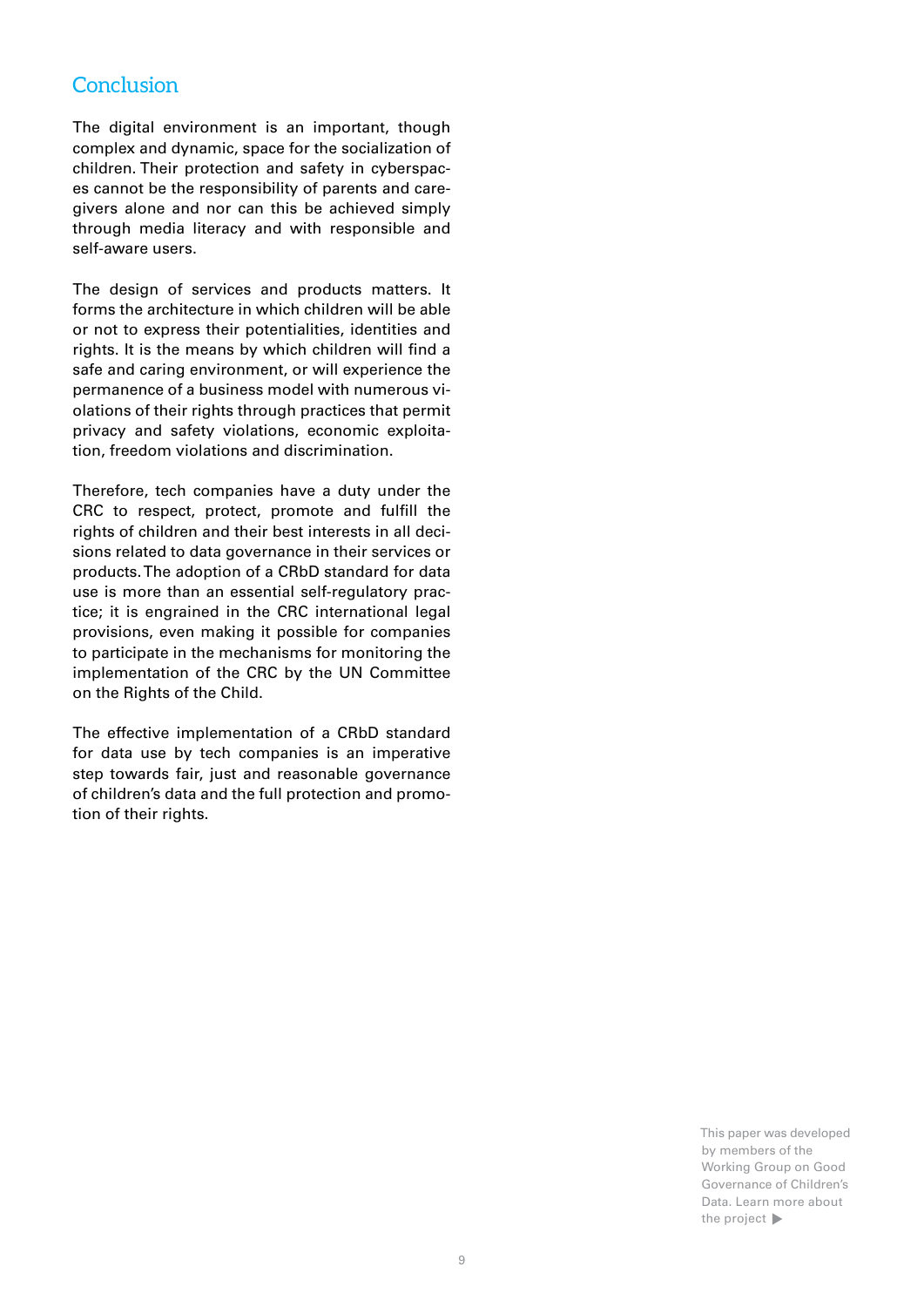### **Good Governance of Children's Data project**

The Office of Global Insight and Policy is bringing together 17 global experts in a project to explore trends in the governance of children's data, including the tensions between different rules and norms, emerging concepts and practice, and implications for policy and regulation. Debate on the future of children's data affects a diverse range of issues, including data ownership and control, data fiduciaries, profiling for digital marketing purposes, child-friendly privacy notices, data erasure upon request, age verification, parental responsibility, data protection by design and default, algorithmic bias, and individual and group data.

The project aims to highlight the gap between the world we want for children and today's reality, developing a manifesto on how children's data could be optimally managed and what steps need to be taken. To help develop this manifesto, members of the working group will publish short analyses of different approaches to data governance.

#### **Endnotes**

- Lawyer and researcher on Children's Rights and Coordinator of the Child and Consumerism Program at Alana Institute/Brazil, focused on children's digital rights. Pedro Hartung is a professor at Fundação Getulio Vargas-SP in Advocacy and Social Transformation; he holds a PhD in Public Law from the University of São Paulo and was a visiting Researcher at Harvard Law School and at the Child Advocacy Program at the same institution. He was also a visiting Researcher at the Max-Planck-Institute of Public Law in Heidelberg/Germany and the former counselor at Conanda - National Council for the Rights of Children and Adolescents in Brazil and coordinating professor at the Luiz Gama Human Rights Clinic at the University of São Paulo Law School.
- 2 van der Hof, S. and Lievens, E (2018). The Importance of Privacy by Design and Data Protection Impact Assessments in Strengthening Protection of Children's Personal Data Under the GDPR. *Communications Law* Vol. 23, No. 1, p. 22. Available at SSRN: https://ssrn.com/ abstract=3107660.
- 3 See more at: [https://edu.google.com/latest-news/future-of-the-classroom/digital-responsibility/?modal\\_active=none.](https://edu.google.com/latest-news/future-of-the-classroom/digital-responsibility/?modal_active=none)
- 4 A/HRC/28/39, Summary of the Human Rights Council panel discussion on the right to privacy in the digital age.
- 5 Vivrekar, D. (2018). Persuasive Design Techniques in the Attention Economy: User Awareness, Theory, and Ethics. Master thesis at Stanford University. June 6, 2018. Available at: [https://stacks.stanford.edu/file/druid:rq188wb9000/Masters\\_Thesis\\_Devangi\\_Vivrekar\\_2018.pdfhttps://](https://stacks.stanford.edu/file/druid:rq188wb9000/Masters_Thesis_Devangi_Vivrekar_2018.pdfhttps:/stacks.stanford.edu/file/druid:rq188wb9000/Masters_Thesis_Devangi_Vivrekar_2018.pdf) [stacks.stanford.edu/file/druid:rq188wb9000/Masters\\_Thesis\\_Devangi\\_Vivrekar\\_2018.pdf](https://stacks.stanford.edu/file/druid:rq188wb9000/Masters_Thesis_Devangi_Vivrekar_2018.pdfhttps:/stacks.stanford.edu/file/druid:rq188wb9000/Masters_Thesis_Devangi_Vivrekar_2018.pdf)
- 6 A/RES/69/166, 69/166. The Right to Privacy in the Digital Age. Resolution adopted by the General Assembly on 18 December 2014. Available at: <https://undocs.org/en/A/RES/69/166>
- 7 UNICEF (2017). Children in a Digital World, The State of the World's Children 2017, p.1. Available at: [https://www.unicef.org/publications/files/](https://www.unicef.org/publications/files/SOWC_2017_ENG_WEB.pdf) [SOWC\\_2017\\_ENG\\_WEB.pdf](https://www.unicef.org/publications/files/SOWC_2017_ENG_WEB.pdf)
- 8 Montgomery, K.C., Chester, J. and Milosevic., T. (2017). Children's Privacy in the Big Data Era: Research Opportunities, *Pediatrics*, 140 (Supplement 2) S117-S121. Available at: https://pediatrics.aappublications.org/content/140/Supplement\_2/S117.
- 9 End Violence Against Children, Safe Online website: https://www.end-violence.org/safe-online.
- 10 WePROTECT Global Alliance. (2019). Global Threat Assessment 2019: Working Together to End the Sexual Exploitation of Children Online, p. 40. Available at: https://static1.squarespace.com/static/5630f48de4b00a75476ecf0a/t/5deecb0fc4c5ef23016423cf/1575930642519/FINAL+- +Global+Threat+Assessment.pdf.
- 11 See Lievens, E. et al (2019). The Child Right to Protection against Economic Exploitation in the Digital World. Submission to the Committee on the Rights of the Child in View of Their Intention to Draft a General Comment on Children's Rights in Relation to the Digital Environment (May 2019), pp. 1-2. Available at: [https://www.ohchr.org/Documents/HRBodies/CRC/GCChildrensDigitalEnvironment/OtherStakeholders/](https://www.ohchr.org/Documents/HRBodies/CRC/GCChildrensDigitalEnvironment/OtherStakeholders/EvaLievensSimonevanderHofetal.pdf) [EvaLievensSimonevanderHofetal.pdf](https://www.ohchr.org/Documents/HRBodies/CRC/GCChildrensDigitalEnvironment/OtherStakeholders/EvaLievensSimonevanderHofetal.pdf); Radesky, J., Reid Chassiakos, Y., Ameenuddin, N., Navsaria, D. (2020). Digital Advertising to Children, Council on Communication and Media, *Pediatrics* June 2020, e20201681. Available at: [https://pediatrics.aappublications.org/](https://pediatrics.aappublications.org/content/early/2020/06/18/peds.2020-1681/tab-article-info) [content/early/2020/06/18/peds.2020-1681/tab-article-info;](https://pediatrics.aappublications.org/content/early/2020/06/18/peds.2020-1681/tab-article-info) UNICEF (2018). Children and Digital Marketing: Rights, Risks and Responsibilities - *Discussion Paper*. Available at: [https://www.unicef.org/csr/css/Children\\_and\\_Digital\\_Marketing\\_-\\_Rights\\_Risks\\_and\\_Responsibilities.pdf;](https://www.unicef.org/csr/css/Children_and_Digital_Marketing_-_Rights_Risks_and_Responsibilities.pdf) Araújo, C.S., Magno G., Meira, W., Almeida, V., Hartung, P. and Doneda, D. (2017). Characterizing Videos: Audience and Advertising in Youtube Channels for Kids. In: Ciampaglia, G., Mashhadi, A., Yasseri, T. (eds) (2017). *Social Informatics*. 2017. *Lecture Notes in Computer Science*, vol 10539. Springer.
- 12 International Labour Organization (1973). Minimum Age Convention, Article 8.1. Available at: https://www.ilo.org/dyn/normlex/en/f?p=NORML EXPUB:12100:0::NO::P12100\_ILO\_CODE:C138
- 13 European Commission (2016). Study on the impact of Marketing through Social Media, Online Games and Mobile Applications on Children's Behaviour. Available at: https://ec.europa.eu/info/publications/study-impact-marketing-through-social-media-online-games-and-mobileapplications-childrens-behaviour\_en.
- 14 Report by Professor Yves de la Taille on PL 5921/2001 developed by request of the Federal Psychology Council, 'Advertising Aimed at Children: Psychological Considerations'. Available at: https://site.cfp.org.br/wp-content/uploads/2008/10/cartilha\_publicidade\_infantil.pdf.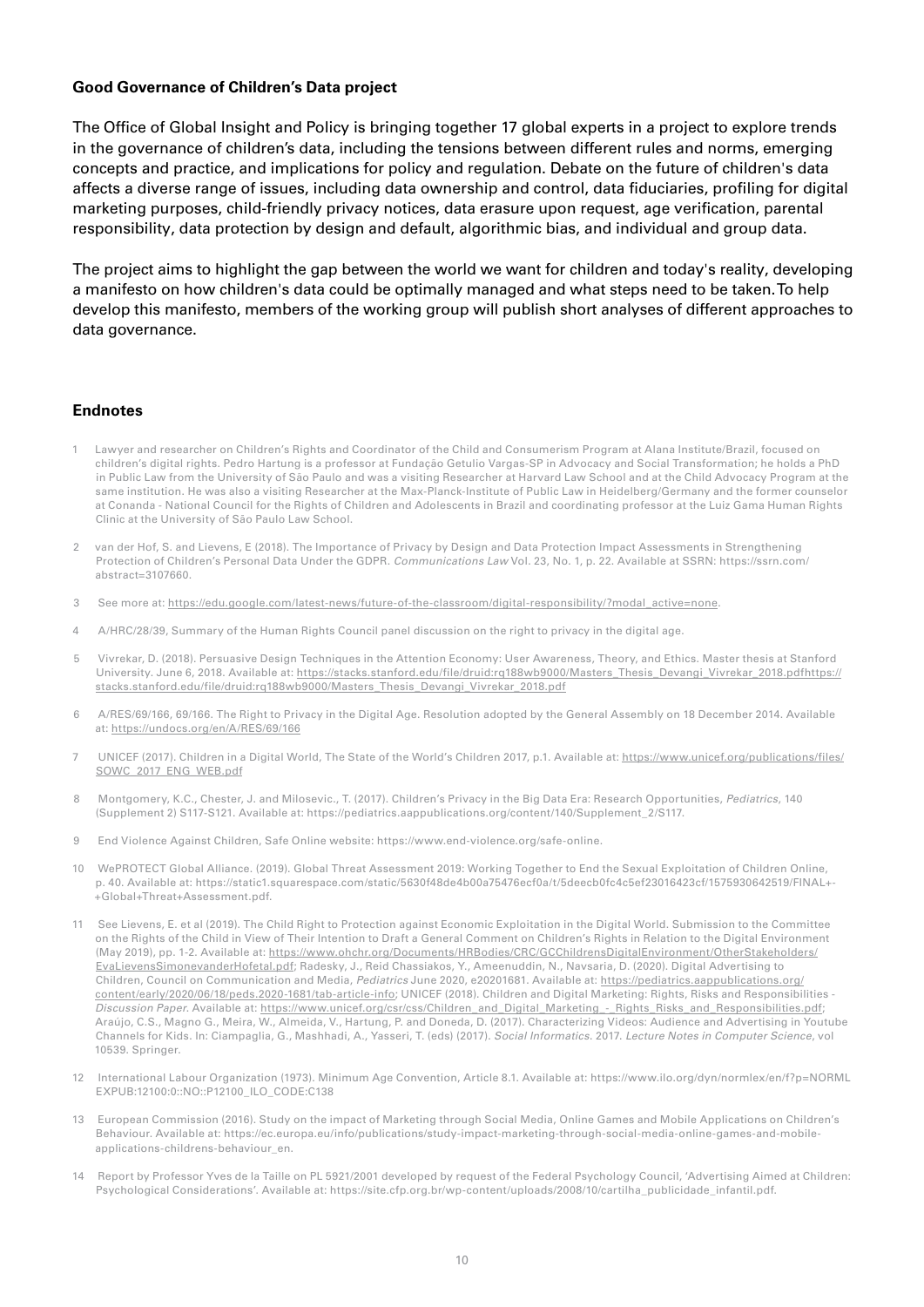- 15 See for example, research published by the Ministry of Justice of Brazil and carried out by Federal University of Ceará GRIM Research Group on the Relations between Childhood, Youth and Media. Available at: [https://www.defesadoconsumidor.gov.br/images/manuais/](https://www.defesadoconsumidor.gov.br/images/manuais/publicidade_infantil.pdf) [publicidade\\_infantil.pdf](https://www.defesadoconsumidor.gov.br/images/manuais/publicidade_infantil.pdf); WHO (2010). Set of recommendations on the marketing of foods and non-alcoholic beverages to children. Geneva, World Health Organization. Available at: [http://www.who.int/dietphysicalactivity/publications/recsmarketing/en/;](http://www.who.int/dietphysicalactivity/publications/recsmarketing/en/) World Health Assembly Resolution WHA63.14 (n.d.). Marketing of Food and Non-alcoholic Beverages to Children; Grover, A. (2014). Report of the Special Rapporteur on the Right of Everyone to the Enjoyment of the Highest Attainable Standard of Physical and Mental Health. Available at: [https://undocs.](https://undocs.org/A/HRC/26/31) [org/A/HRC/26/31;](https://undocs.org/A/HRC/26/31) UNICEF (2014). Children's Rights and Business Principles. Available at: [https://www.unicef.org/csr/css/Workbook\\_2.0\\_](https://www.unicef.org/csr/css/Workbook_2.0_Second_Edition_29092014_LR.pdf) [Second\\_Edition\\_29092014\\_LR.pdf.](https://www.unicef.org/csr/css/Workbook_2.0_Second_Edition_29092014_LR.pdf) Shaheed, F. (2014). Report of the Special Rapporteur in the Field of Cultural Rights. Available at: https:// undocs.org/A/69/286.
- 16 The Economist Intelligence Unit (2017). The Impacts of Banning Advertising Directed at Children in Brazil. Available at: http:// criancaeconsumo.org.br/wp-content/uploads/2014/02/TheEconomist\_EN.pdf.
- 17 See more at: https://www.ftc.gov/news-events/press-releases/2019/09/google-youtube-will-pay-record-170-million-alleged-violations.
- 18 See more at: https://youtube.googleblog.com/2019/09/an-update-on-kids.html.
- 19 Radesky, J., Reid Chassiakos, Y., Ameenuddin, N., Navsaria, D. (2020). Digital Advertising to Children, Council on Communication and Media, *Pediatrics* June 2020, e20201681. Available at: <https://pediatrics.aappublications.org/content/early/2020/06/18/peds.2020-1681/tab-article-info>
- 20 Zuboff, S. (2019). *The Age of Surveillance Capitalism: The Fight for a Human Future at the New Frontier of Power*, Public Affairs, pp. 375-376.
- 21 Kidron, B., Evans, A. and Afia, J. (2018). Disrupted Childhood: The Cost of Persuasive Design, London:

5Rights. Available at: https://5rightsfoundation.com/static/5Rights-Disrupted-Childhood.pdf.

- 22 Ibid. pp. 20-26.
- 23 Ibid. pp. 30.
- 24 Yogman, M., Garner, A., Hutchinson, J. et al (2018). The Power of Play: A Pediatric Role in Enhancing Development in Young Children, *Pediatrics*. 142(3): e20182058.
- 25 Pugliese, J. (2012). *Biometrics: Bodies, Technologies, Biopolitics*, Routledge, p. 95; Magnet, S.A. (2011). *When Biometrics Fail. Gender, Race, and the Technology of Identity,* Durham, London: Duke University Press, p. 41.
- 26 Bedi, S. (2019). *Private Racism*, Cambridge University Press, pp. 82-112. Available at: https://www.cambridge.org/core/books/private-racism/ digital-racism/B5CE20ED1BF1C4D04F59F956C84BD781.
- 27 The Guardian, YouTube Kids app launches in the US for Android and iOS, 23.3.2015. Available at: https://www.theguardian.com/ technology/2015/feb/23/youtube-kids-app-android-us-only.
- 28 Caputo, V. (2016). Google lança YouTube Kids, app para crianças, no Brasil. Available at: https://exame.com/tecnologia/google-lanca-youtubekids-para-criancas-no-brasil/.
- 29 Accessed on 6.7.2020 at: https://gsuite.google.com/intl/pt-BR/terms/education\_privacy.html
- 30 Accessed on 6.7.2020 at: https://edu.google.com/intl/pt-BR/why-google/privacy-security/?modal\_active=none
- 31 Legal theories have explored the concept of the horizontal effect of human rights in private relations (Third Party Effect, *Drittwirkung*), highlighting the possibility of direct or indirect legal binding of private agents to human and fundamental rights norms. See: Drzemczewski, A. (1979). The European Human Rights Convention and Relations between Private Parties, *Netherlands International Law Review*, 26(2), 163-181.
- 32 Wapler, F. (2015). *Kinderrechte und Kindeswohl*, Tübingen: Mohr Siebeck, pp. 243-244.
- 33 UN/CRC/C/GC/16. General Comment No. 16 (2013) on State obligations regarding the impact of the business sector on children's rights, item 16, p. 6. Available at: [https://www2.ohchr.org/english/bodies/crc/docs/CRC.C.GC.16.pdf.](https://www2.ohchr.org/english/bodies/crc/docs/CRC.C.GC.16.pdf)
- 34 La Rue, F. (2011). Report of the Special Rapporteur on the Promotion and Protection of the Right to Freedom of Opinion and Expression, A/ HRC/17/27, item. 20, p. 7.
- 35 Human Rights Council (2016). The Promotion, Protection and Enjoyment of Human Rights on the Internet, A/HRC/32/L.20, 27 June 2016, p. 3. Available at: https://www.refworld.org/docid/57e916464.html
- 36 See UNICEF (2014). Children Are Everyone's Business, Workbook 2.0. Available at: https://www.unicef.org/csr/88.htm.
- 37 According to General Comment No. 20, para. 18, "the Committee defines evolving capacities as an enabling principle that addresses the process of maturation and learning through which children progressively acquire competencies, understanding and increasing levels of agency to take responsibility and exercise their rights."
- 38 International Labour Organization (1973). Minimum Age Convention, Article 8.1. Available at: https://www.ilo.org/dyn/normlex/en/f?p=NORML EXPUB:12100:0::NO::P12100\_ILO\_CODE:C138
- 39 International Telecommunication Union Development sector (2020). Guidelines for Industry on Child Online Protection. Available at: [https://8a8e3fff-ace4-4a3a-a495-4ea51c5b4a3c.filesusr.com/ugd/24bbaa\\_967b2ded811f48c6b57c7c5f68e58a02.pdf](https://8a8e3fff-ace4-4a3a-a495-4ea51c5b4a3c.filesusr.com/ugd/24bbaa_967b2ded811f48c6b57c7c5f68e58a02.pdf)
- 40 DC4R (2018). Designing for Children's Rights Guide: Integrating Children's Rights and Ethics into the Design Process. Available at: https:// childrensdesignguide.org/#principles.
- 41 Information Commissioner's Office (2020). Age Appropriate Design: A Code of Practice for Online Services. Available at: https://ico.org.uk/ for-organisations/guide-to-data-protection/key-data-protection-themes/age-appropriate-design-a-code-of-practice-for-online-services/.